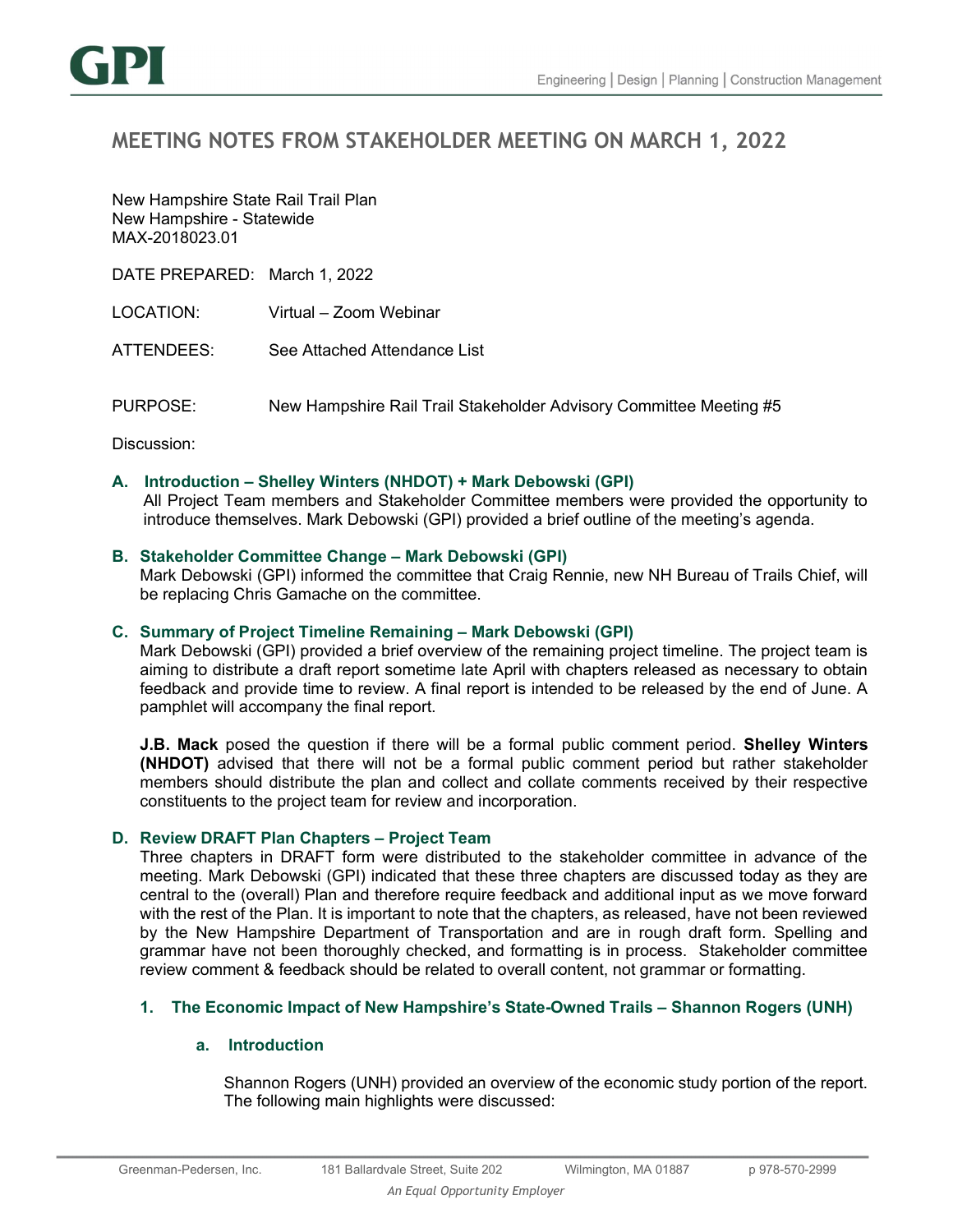- There are two types of spending detailed in the report visitor impact and resident contribution. Visitor economic impact reflects what is "net new" to the economy. In other words, visitors would not be spending in NH if it were not for the rail trail. On the other hand, if the rail trail were not there, residents may be spending their money in NH somewhere else. These are important distinctions and apply to stateowned rail trails only.
- An economic input-output modeling software called IMPLAN was used to determine the ripple effect of spending by visitors and residents to the state-owned rail trails. Spending categories were determined two years ago in consultation with colleagues doing similar work and guidelines given by IMPLAN.
- The average visitor spending per person per visit to rail trail is \$42.25 in comparison to the average resident spending per person per visit to rail trail of \$26.23.
- In total, with the data analyzed to date, for all the state-owned rail trails in the economic impact study, we see a yearly economic contribution from residents using the state-owned rail trails of \$21,735,584, tax revenue of \$2,574,517 and 215 jobs supported. Almost 8 million dollars (\$7,955,954) of economic impact from visitor spending is generated with over 1 million in taxes (\$1,310,179) and 66 jobs. In total, this is \$33,576,234 of annual value from the state-owned rail trails and 281 jobs supported.
- It is intended that the supplemental online survey completed during the pandemic will be utilized as comparative data.
- Accurate representation of spending is contingent on accurate trail counts. Unfortunately, the State of NH does not yet have a consistent methodology for collecting and housing such data. It is recommended that as the rail trail network continues to grow, the state should prioritize data collection for future planning purposes.

# b. Comments and Discussion

• Avis Rosenfield – The NH Horse Council has submitted data that does not appear to have made it into the study.

Project Team – We have reviewed the data. The information provided was an economic study of the equestrian group as it relates to the state of New Hampshire as a whole. Information directly related to the economic impact of state-owned rail trails was not present in the report. Instead, the information appeared related to general spending habits in the broader economy. We do, however, have data from equestrian users via the supplemental online survey which suggests equestrians typically spend less than the average spender.

 Dave Topham – How are the jobs derived? In other words, what is the linkage between jobs and rail trails?

Project Team – This comes from output via the IMPLAN software. They connect spending in different categories to specific jobs that are supported by rail trail usage. These aren't necessary jobs that wouldn't be there otherwise, but they are jobs benefiting from spending because of rail trail use.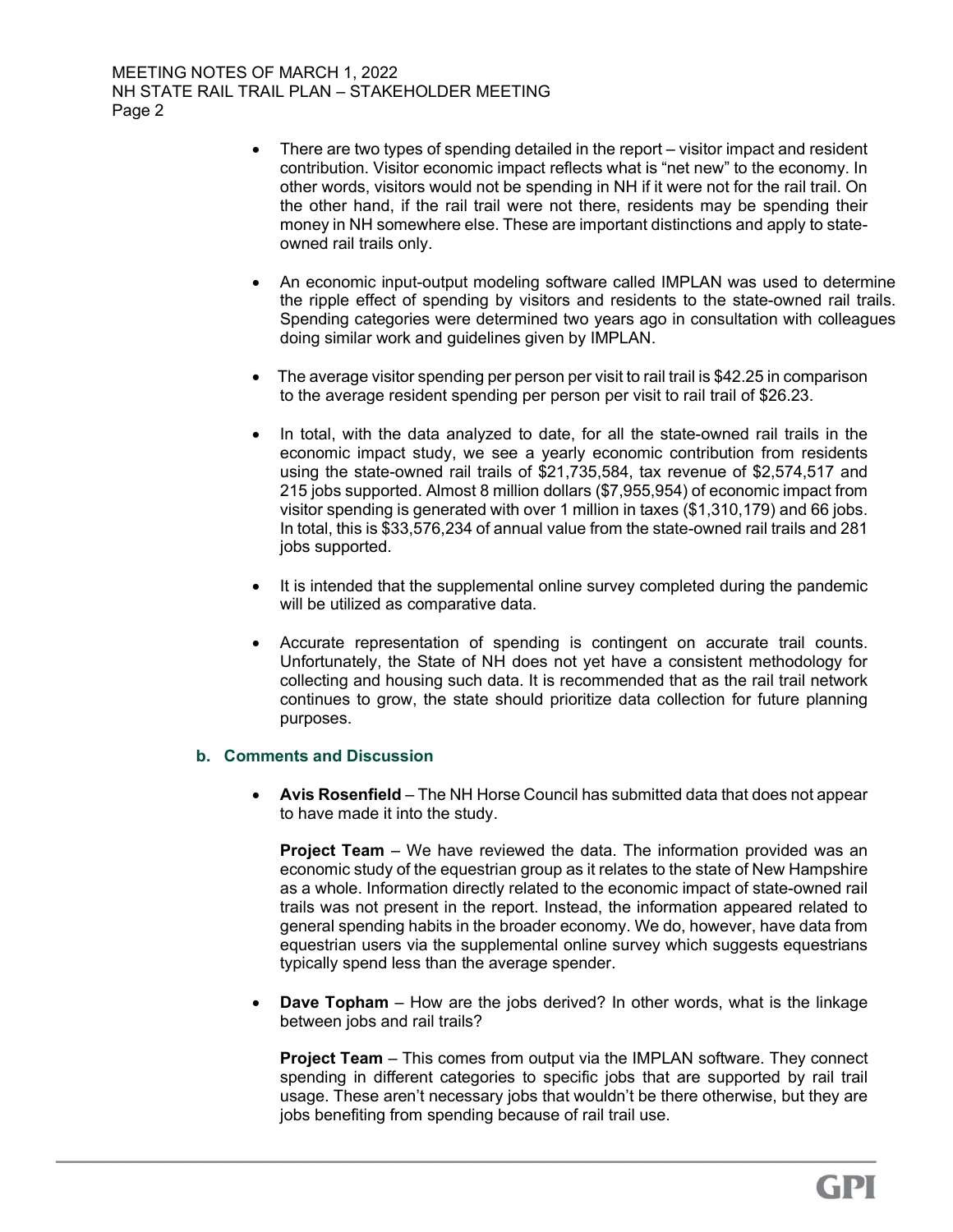Craig Rennie – In regard to spending categories, there is a category for ATV maintenance. Does this include snowmobiles too, and where is fuel accounted for?

Project Team – Fuel is accounted for within the transportation category. We will have to verify snowmobile maintenance.

 Dick Samuels – How do you factor in whether or not spending in any of the categories would not otherwise occur if the rail trail wasn't to be used by a person, particularly a resident (they may walk to the store on the road rather than via rail trail)? Could you also explain the tax impact category?

**Project Team** – This is why we separate visitors vs. residents. There is an argument that residents could be spending money on other things than rail trails. However, we did create a methodology to have in-person data collection to reiterate that we were looking for spending in relation to spending on the rail trail only. Tax data comes from rooms/meals and other taxes related to wages in jobs within the spending categories.

**Dave Topham** – (1) Can you clarify what is meant that "83% of trail users pay no membership fees?" (2) Can you also provide additional insight to "Visitors spend 7.6 nights in the state for 6 hours on the rail" – what else are they doing? (3) Also, it looks like the number of OHRV trails is very low (only 3)- were only TE-funded trails studied?

**Project Team**  $-$  (1) We posed the questions if users paid membership fees to local land trusts, rails to trails conservancy, local trail clubs etc. 83% of respondents stated "no." The remaining stated that "yes" they paid membership fees and the average was \$86 for fees. (2) In regard to the number of visitor night stays, the team will provide additional information at a later date. (3) In regard to the OHRV representation within the study, the trail locations selected for in-person surveys were developed in consultation with the stakeholder committee and input from the DNCR representative and motorized use rep and were not only TE-funded stateowned rail trails. Additionally, the Project Team did speak with a handful of OHRV users. We also have a significant number of OHRV users from the online survey for a comparison study.

 JB Mack – I think there could be confusion from readers related to the scope of the study. I would suggest there is a clear caveat about what this study was meant to do and what it was not meant to do. It would be really great for this to be in a format that people will find easy to use for future planning efforts. Also, in regard to average spending, the average makes sense, but the median expense category may throw people off.

**Project Team** –We will format appropriately for readability. In regard to median expense, we may be able to include a range of spending to further clarify. The Project Team also hopes to include a write-up to compare findings to other economic studies to depict averages stated in the report are comparable to similar types of studies.

 Anonymous Attendee – Tourism spending should include NH residents, as visitors, when they stay overnight in NH. They will do the same spending as outof-staters because of trail use. NH Trails users love variety and will travel and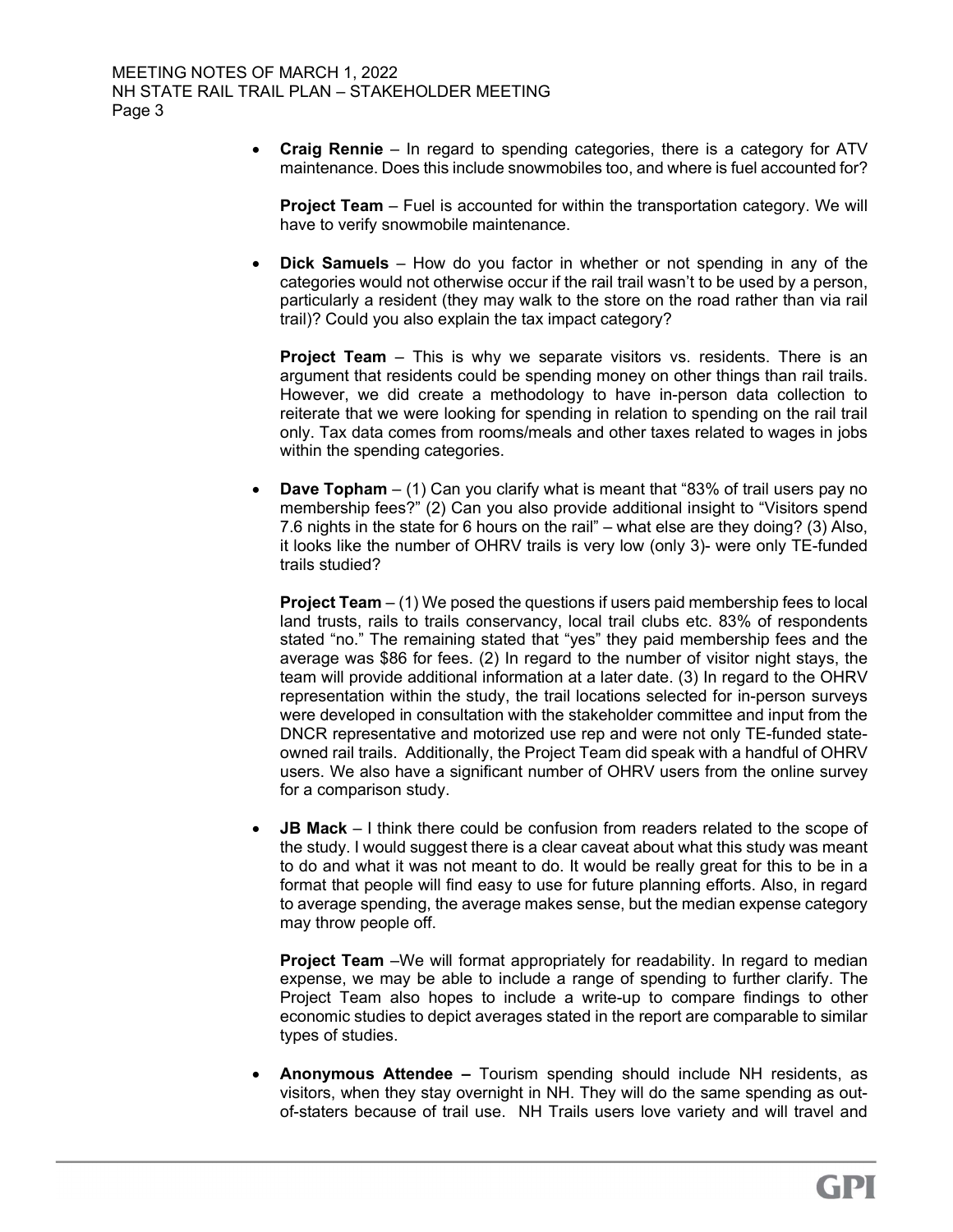extend their stay for trails in different regions. Can something be added to note this even though the survey shows less for overnight stays?

**Project Team** – Thank you for this input/suggestion; we'll discuss as a project team.

 Debbie Briscoe – Page 24, Conclusion, paragraph starting with "A coordinated and easy to follow plan for conducting and analyzing trail counts." ADD at end the sentence – Information from the Advisory Members and the User Feedback Summary indicated all user groups are significantly active in using rail trails.

Project Team - Thank you for your feedback.

**Anonymous Attendee** – What is the plan to capture information for the Presidential Rail Trail starting in Gorham?

Project Team – The chapter circulated is still in DRAFT form. This information has yet to be added to the report, but the Presidential Rail Trail was an in-person survey location.

 Wendy Grossman - Have you considered the impact of rail trails on property values in the local communities? A community that has good rail trail will be a more attractive place to live. This should increase housing prices and therefore property taxes. This impact may far outweigh the spending you've included in your narrow analysis.

Project Team - Property values are not included in the scope of the economic study but are something that can be mentioned in the narrative. We hope to include a narrative that discusses other qualitative economic impacts.

 Anonymous Attendee - Consider putting Conclusions after Introduction for a quicker overview of results of survey findings.

Project Team - Thank you for your feedback.

 Gary LeBlanc - Curious if trail counters take into account people's out and back passing or if each counter passing is counted as a different person?

Project Team - We don't think the trail counters correct for out and back. We work with the RPCs to try to correct for this.

 Anonymous Attendee - I see in the report that visits to Southern NH Rail Trails from local residents would be shorter and day trips. Anyone from Southern NH and out of state visitors heading to the Presidential Rail Trail in northern NH would spend more time and money.

Project Team - Thank you for this comment. This is accounted for in the data from residents. We see that residents are spending overnight time at other points in NH. Every spending category is the same for visitors vs. residents. We will consider if there is a way to further dive down based on zip code, but we may not have significant enough sample size.

• Mike Kowalczyk - Ashuelot Trail could be included in the IMPLAN model tables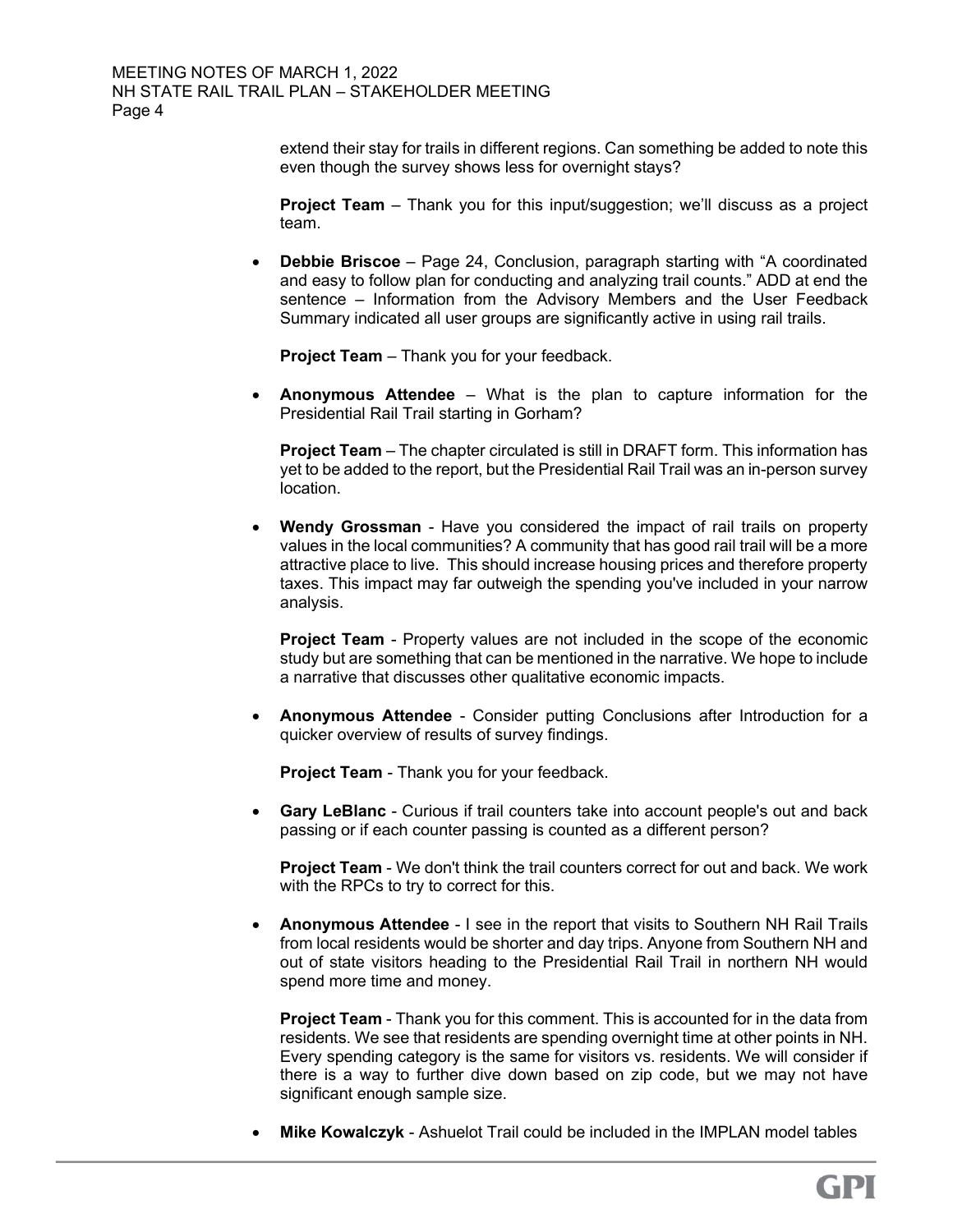**Project Team** - We have analyzed Ashuelot in the spending analysis-it was our first trail count data and have worked closely with J.B. and Henry Underwood to get data and its analysis is detailed on page 9.

 Wendy Grossman - Why is the Cheshire Rail Trail omitted from the Spending Analysis? It is the longest rail in Cheshire County (43 miles) and goes directly through Keene.

**Project Team - It isn't omitted but data has just not yet been included in this draft.** It is in process.

# 2. Funding Rail Trails – Carolyn Radisch (GPI)

## a. Introduction

Carolyn Radisch (GPI) provided an overview of the funding of rail trails. The following main highlights were discussed:

- Costs associated with rail trail development and management fall into four broad categories: (1) Acquisition, (2) Improvement, (3) Operations and Maintenance, and (4) Right-of-Way Preservation and Enforcement.
- Current rail trail funding comes from a combination of federal, state, and municipal agencies as well as non-profit trail groups. Federal funding is provided primarily through three Federal Highway Administration (FHWA) programs: the Transportation Alternatives Program (TAP); the Congestion Mitigation and Air Quality Improvement (CMAQ) Program; and the Recreational Trails Program (RTP). Other federal funding sources stem from the Northern Border Regional Commission (NBRC), Land and Water Conservation Fund (LWCF), and Federal Lands Access Program (FLAP). State funding is generally limited to the Grant-in-Aid Program (GIA) which is administered by New Hampshire Department of Natural and Cultural Resources (NHDNCR) Trails Bureau. Municipalities and nonprofit organizations in New Hampshire are vital to the support of rail trails in New Hampshire as these organizations support rail trails through direct funding and/or managing volunteers to improve and maintain rail trails.
- Options for a potential state funding mechanism fall into the following categories: dedicating money from the state's operating or capital budget for rail trails; establishing a user fee; or issuing a general obligation bond which would require authorization by law.
- It is recommended that NHDOT and NHDNCR adopt the proposed model for the division of responsibilities between the two agencies. Responsibilities include Acquisition (NHDOT), Construction / Improvement of Rail Corridors (NHDOT), Management for Trail Use (NHDNCR), and Right-of-Way/Encroachment (NHDOT). Further discussions are needed between NHDOT and NHDNCR to divide state-owned rail trail responsibilities between the two agencies.

#### b. Comments and Discussion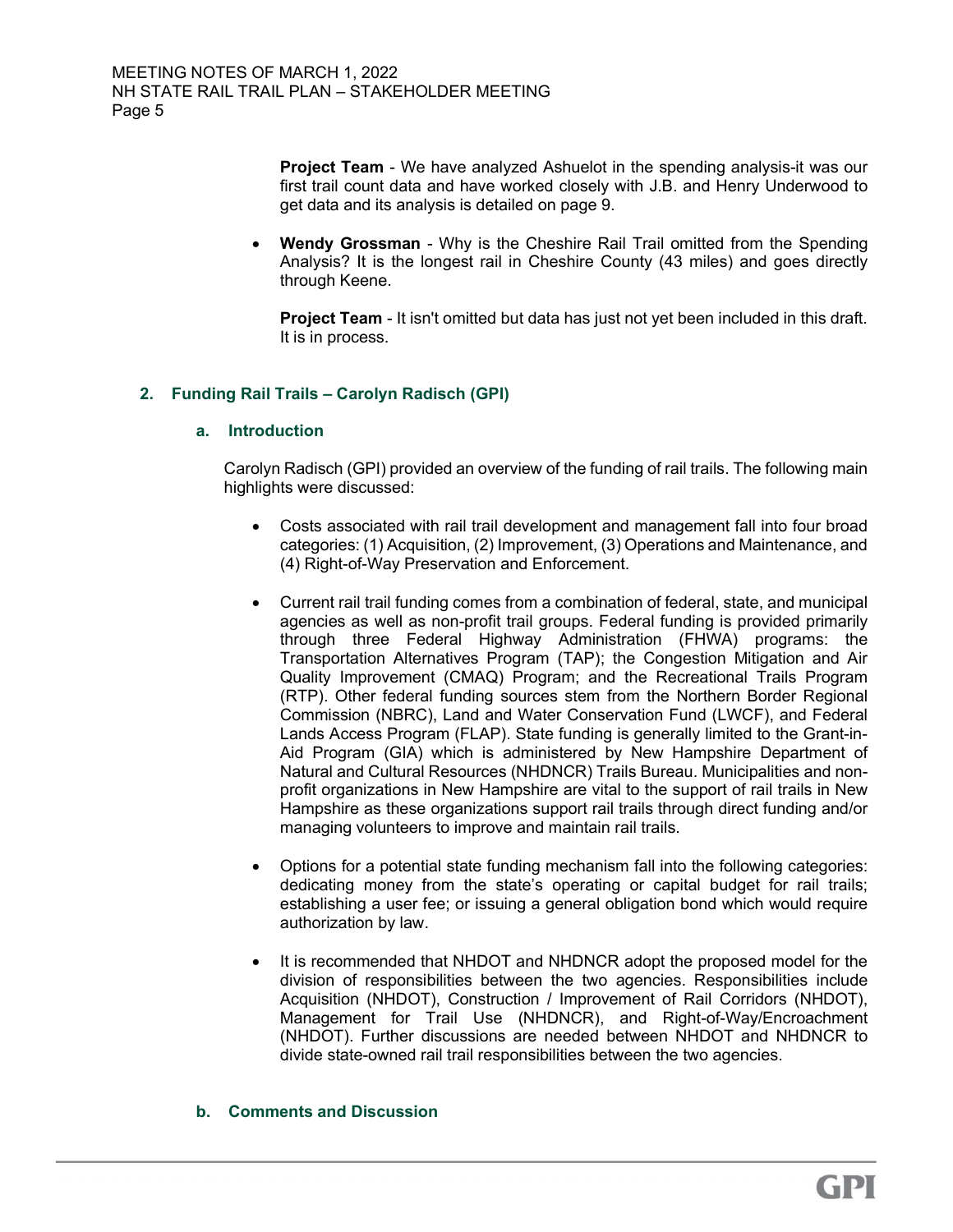MEETING NOTES OF MARCH 1, 2022 NH STATE RAIL TRAIL PLAN – STAKEHOLDER MEETING Page 6

> JB Mack – A discussion of marketing, branding, and awareness building would be helpful to get people to these trails. There may be other programs through Bipartisan Infrastructure Law (BIL) that could go to rail trails. Toll credits can be used to match federal funds (NHDOT needs to have legislative approval if it is not for roads and bridges). For small towns it is difficult to come up with 20% match and managing projects can be too much for small, rural municipalities. There needs to be a responsible party from the municipality. Please consider for inclusion.

Project Team – Marketing is something that can be a joint effort with tourism. Please reach out with any additional funding opportunities through the BIL that we may have overlooked. In regard to small town project management concerns- is this something the RPC could assist with? We need to work together to see how we can build capacity for these small towns to effectively manage large projects.

 Debbie Briscoe – Can the report include what grant funds trail maintainers can apply for when planning maintenance projects after Acquisition and Construction? Can we sum up in a paragraph any limitations for funding for maintenance project by trail maintainers is after Acquisition and Construction.

Project Team - Thank you for this suggestion. Our team will take this into consideration for the report. It could be helpful.

 Mike Kowalczyk - Why aren't toll credits listed as a means to meet a federal grant match?

**Project Team** - Toll credits are a soft match & thus draw down the limited federal funds more quickly and also in accordance with NH RSA 228:12-a require legislative approval (capital budget overview committee) if the toll credits are requested to be used as a match for anything other than federal highway funds solely for the funding of highway and road projects or projects concerning the travel of motor vehicles on such highways and roads.

 Wendy Grossman - Can any of the funds from Moose Plates be allocated to Rail Trails?

Project Team – Thank you for your comment. Our team will look into this.

 Wendy Grossman - It would probably be impossible to enforce a mandatory fee for hikers, cyclists, cross country skiers, etc. Especially with the many access points to the rail trails. A voluntary donation/ membership fee might work--but the users would need to be assured that their fees support rail trails in their local community--not just the faraway trails.

Project Team - Thank you for the feedback; this is a fair point.

**Mike Kowalczyk - It is my understanding that Ride the Wilds has been successful.** Could the Ride the Wilds marketing approach be used to market all other rail trail user types (walkers, bikers, hikers, Nordic skiers, snowshoers, and equestrian).

Project Team - We can discuss Ride the Wilds with our DNCR partners and obtain their feedback/input; thank you for your comment.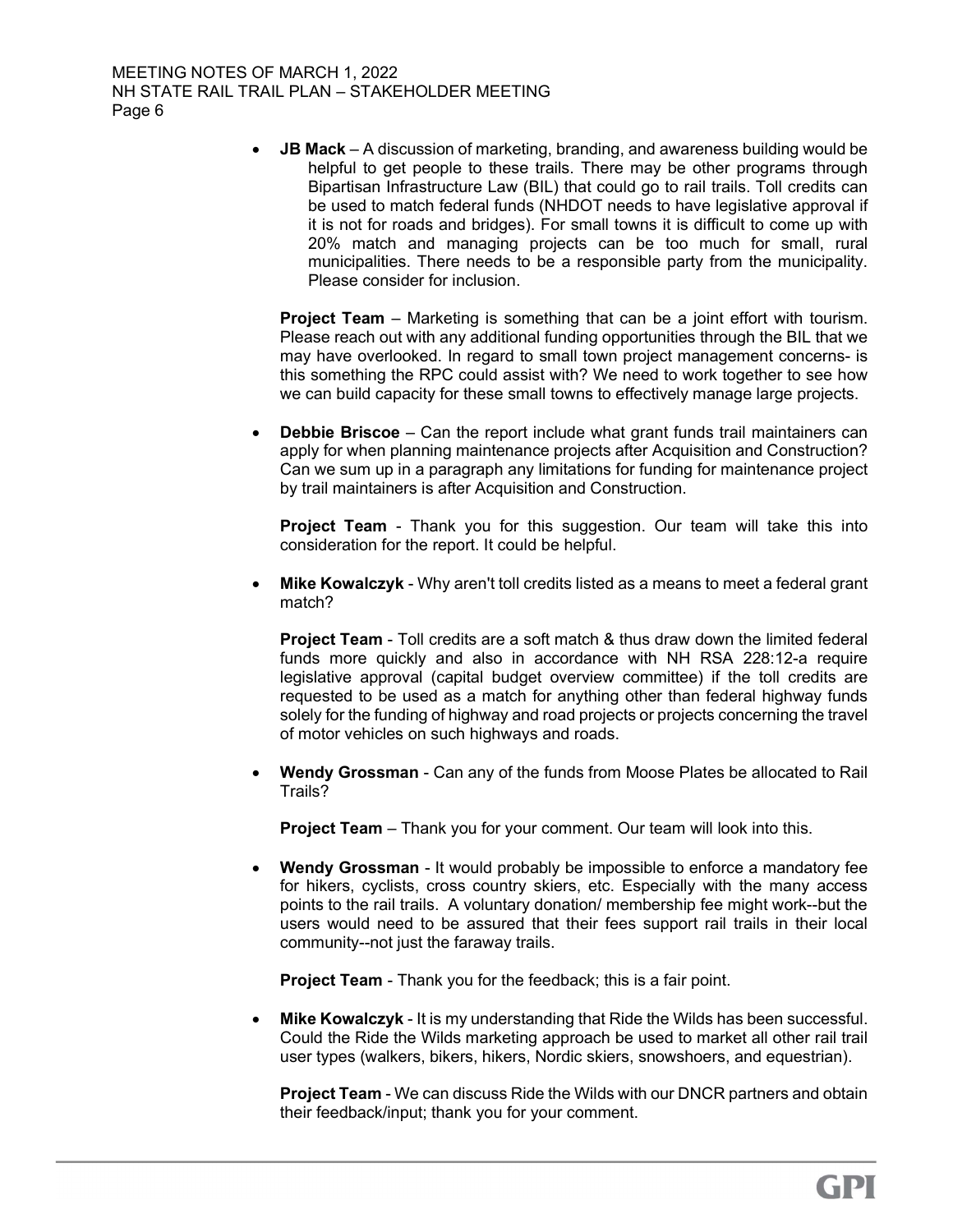Marianne Borowski - The use of the label "Rail Trail User FEE" is probably not as acceptable compared to a voluntary "I support Rail Trails" yearly contribution/sticker. I would suggest it be voluntary and not be called a "Fee".

Project Team - Thanks, Marianne; good point.

# 3. Prioritizing State Investments – Nicole Rogers (GPI)

## a. Introduction

Nicole Rogers (GPI) provided an overview of prioritization of future state investments. The following main highlights were discussed:

- Given the limited funding available for rail trails in the State of New Hampshire, it is important to identify priority projects to receive said funding. To do so we leveraged the feedback received from the four public hearings and utilized existing plans and initiatives. Connectivity and the desire to develop a well-connected system that provides opportunities for multi-day trips and a diversity of trail experiences was most commonly documented. Many members of the public pointed out that the return on investment in rail trails increases with longer trips that attract overnight visitors, which seems to be validated by the economic study analysis.
- Other criteria included proximity to historic and natural attractions, direct contributions to the local economy, potential for transportation and everyday trips, equitable geographic distribution, proximity to populations centers, the volume of users on a trail, consideration of the trail life cycle, availability of access and parking facilities, safety, surface type and overall user feedback.
- Several "Destination Corridors" were identified that represent longer connected trails that will provide the foundation for the state's rail trail network. These include the New England Rail Trail Spine Network, the East Coast Greenway, The Granite State Rail Trail, the rail trails near Lake Winnipesaukee, and the Cross New Hampshire Adventure Trail. All these corridors are prime examples of how an interconnected system can create more opportunities, mileages, and resources for users. It is important to note that this is still a rough draft, and we would very much appreciate feedback regarding these corridors.
- As the state moves forward towards realizing a more connected system, it is recommended that a projects or steering committee be formed. It is recommended that this committee develop an implementation plan which should include project identification and ranking. It is recommended that a two-step ranking process be adopted which puts top priority for projects that help complete a "Destination Corridor" and then equally weighted based on the following criteria: connectivity, destinations accessed and economic opportunities, transportation opportunities, equity, deficiencies and safety and cost of construction and complexity all of which were determined based on public and stakeholder feedback.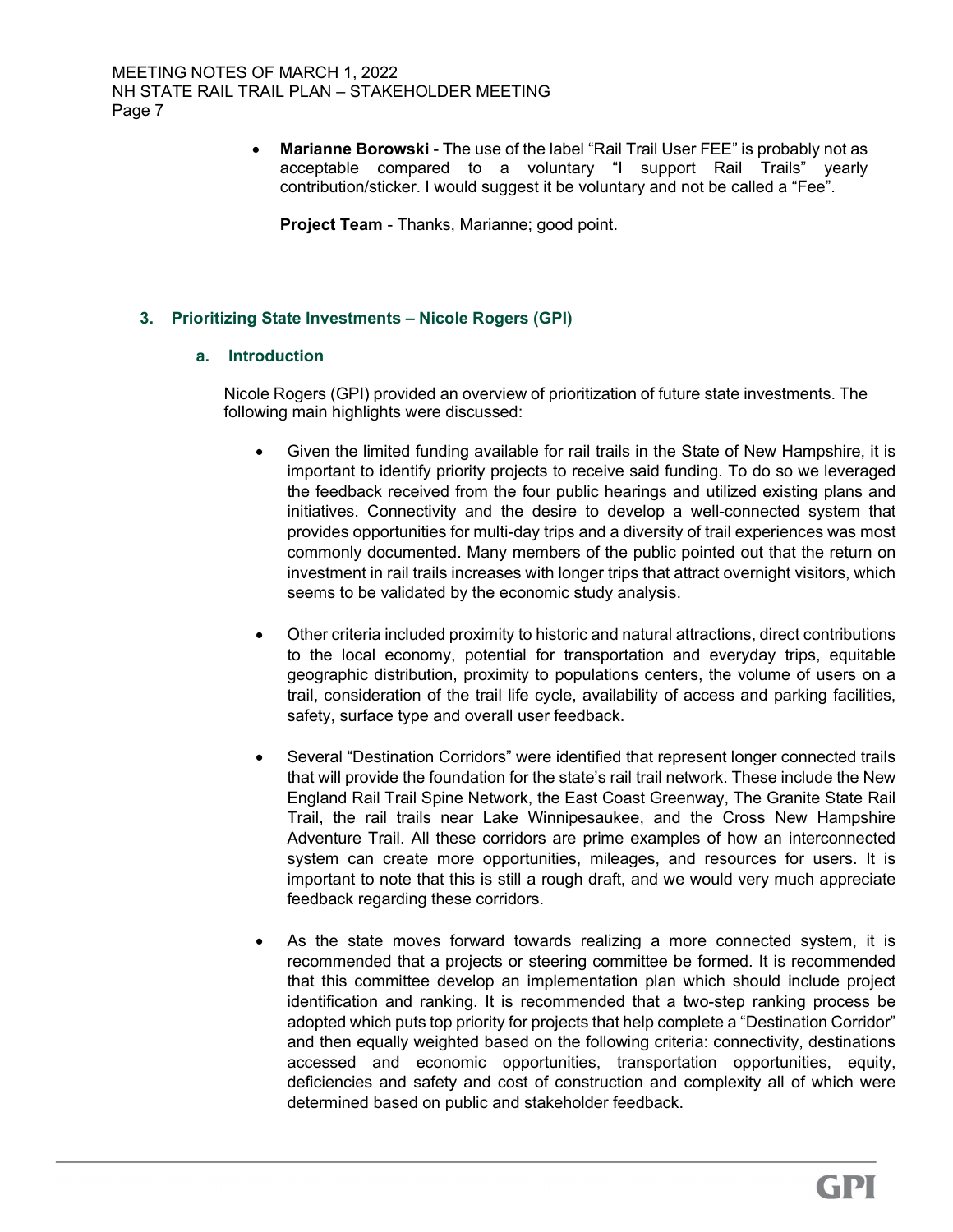While not included in the draft chapter, based on feedback received, we are also considering adding the corridors in the Monadnock Region as a "Destination Corridor". Please be advised that the included Destination Corridors were originally developed with a linear methodology with connectivity at the forefront. We will continue to further develop this list and appreciate all feedback.

# b. Comments and Discussion

• JB Mack – I am concerned about resources continually being funneled into more urban parts of the state. I would recommend the Monadnock Trail to Massachusetts be designated as a "Destination Corridor". This is a great opportunity to build on some momentum and connect to Massachusetts trail system. We have also identified rail trails as a large part of our economic development strategy, and it would be a shame for this area to be overlooked.

**Project Team** - Thank you for your comment. We will continue to work with the stakeholders committee and NHDOT to further develop the list of "Destination Corridors" and consider how resources may be allocated amongst geographical regions.

Avis Rosenfield – In regard to future trails and trail improvements, will trails have better surface treatments for all users?

**Project Team** – We are coming up with engineering and design standards regarding surface type and height/width clearances. We will likely look to project designers and the responsible party (the entity that will serve as the trail manager – likely NHDNCR Trails Bureau or a municipality) that provides the local match to determine trail surface as they will interact more directly with the trail users in particular corridors/segments.

 Dave Topham – In regard to trail maintenance/improvements, there have been several hold ups regarding the MOA. Where does this effort stand?

**Project Team** – The MOA has been further developed based on meetings between NHDOT and the NHDNCR Trails Bureau. Craig Rennie and his NHDNCR team are working on finalizing this document with the local communities.

 Dave Topham- For all the trails we do have in state, how many miles allow motorized use based on their acquisition?

Project Team- We will gather that data from the GIS database.

Wendy Grossman - Your funding priorities completely omit the rail trail system in the Monadnock Region. Our region has about 1/4 of the state-owned rail corridors, which can all be connected and connected to Massachusetts and Vermont. This is unfair.

**Project Team-** Thank you for your comment. We will continue to work with the stakeholders committee and NHDOT to further develop the list of "Destination Corridors"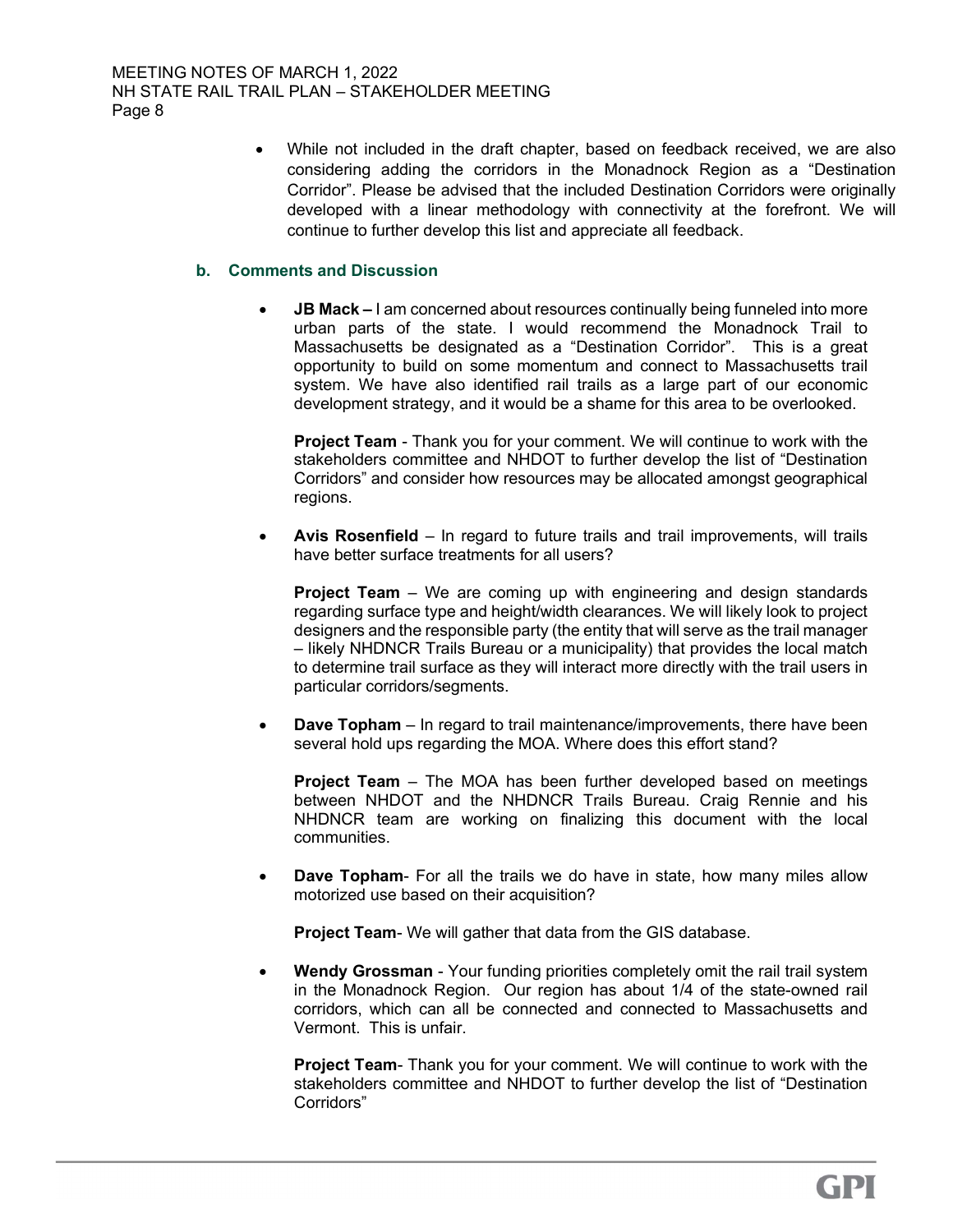MEETING NOTES OF MARCH 1, 2022 NH STATE RAIL TRAIL PLAN – STAKEHOLDER MEETING Page 9

> • Mike Kowalczyk - I am very surprised that the Monadnock region rail trails are not listed as a priority. The Monadnock region has 5 state owned rail trails (Cheshire North, Cheshire South, Ashuelot, Fort HIll, Monadnock). These trails together are nearly 100 miles of rail trail. These trails link to trail in Brattleboro VT, Bellows Falls VT, and Winchendon MA. The Winchendon MA link would link SW NH with the MASS Central Rail Trail (via the Ware River Rail Trail). The MASS Central runs to Boston. This could have significant tourism impact. The Monadnock Region rail trails have many natural and historical attractions. Examples: Many stone arch bridges, many deep cuts through the granite (the cut in Surry is 1 mile in length!!), go through 10 towns, each offering it's own business, recreational, and historical attractions. Finally, there is a means to connect the Monadnock Region rail trails to Nashua via the Manchester/Keene Line and the Wilton/Peterborough line (runs from Greenfield to Nashua. Regarding Mark's comment, personally I don't see the Monadnock Region rail trails as a "spoke" when these trails can connect to the MASS Central Rail Trail which runs from Northampton MA to Boston MA. The MASS Central Rail Trail connects to the East Coast Greenway which runs from Maine to Florida. The Monadnock Region rail trails are also a gateway to VT trails (West River Trail and the Saxton Valley River Trail). Finally, the MASS Central Rail Trail organizers are looking at a means to connect to the Empire State Rail Trail network. If/when this happens it allows rail trails from Buffalo, NY to get to Keene, NH!! Regarding the Monadnock Region rail trails connecting to Winchendon, there is an active group made up of Monadnock folks and Winchendon folks, MassDOT, and MASS Central Rail Trail folks working to make this connection.

**Project Team** - Thank you for your comment. We will continue to work with the stakeholders committee and NHDOT to further develop the list of "Destination Corridors"

 Mike Kowalczyk - A selection criteria could be the level of local interest and assistance in getting the trails rehabilitated and the maintenance. An area that has lots of local support could be given higher priority.

Project Team - Thank you for your comment. We will continue to work with the stakeholders committee and NHDOT to further develop the list of criteria for project ranking.

 Mike Kowalczyk - Regarding the MOA, several groups in my area are waiting for such a document. The users desperately want to use the trails year-round and the lack of a maintenance MOA prevents this from happening. Please, please, please, work to get this done soon.

**Project Team** – Thank you for your comment. This work is ongoing and has been circulated to municipalities by the NHDNCR Bureau of Trails.

 Debbie Briscoe - Can we have a definition. "What is a "completed" Rail Trail? Does it include paving? Does it include a parallel 5 ft wide minimum unpaved path?" Please stress best practices of having a 5ft unpaved/natural path. This is worrisome if sponsors do not consider this, there needs to be some support on the State level. Gaps can also include not having an unpaved/natural path on an improved section.